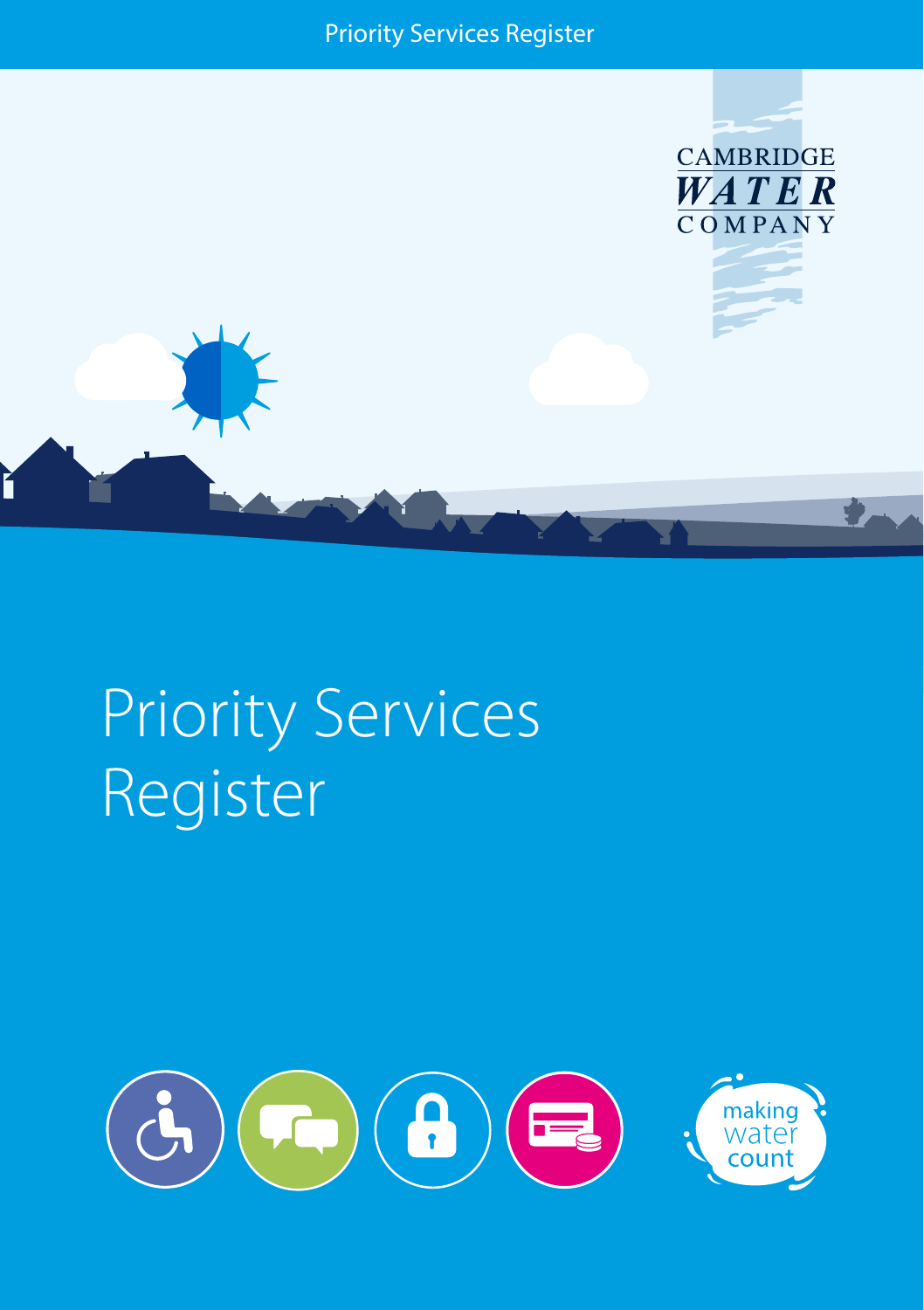## **Our customers will always be our priority. We want to do all we can to help you.**

If you need a little extra help due to medical, learning, physical disabilities or financial difficulties, this booklet will tell you what you need to know.



8

"My supply has gone off and I can't get water"

"My eyesight isn't the best and I want my son to receive my bills"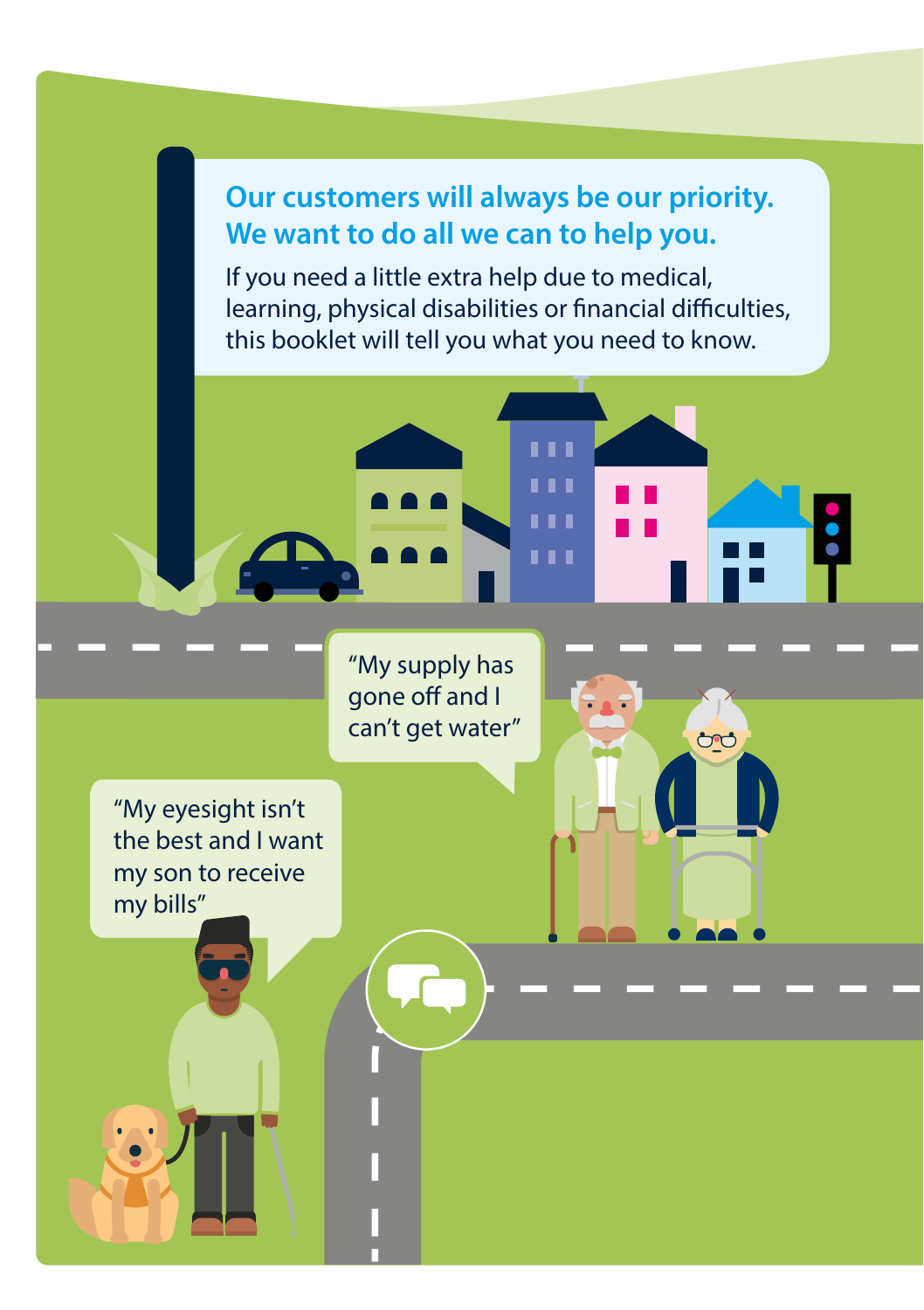

**If you think this leaflet will help someone you know, please read and share with them.**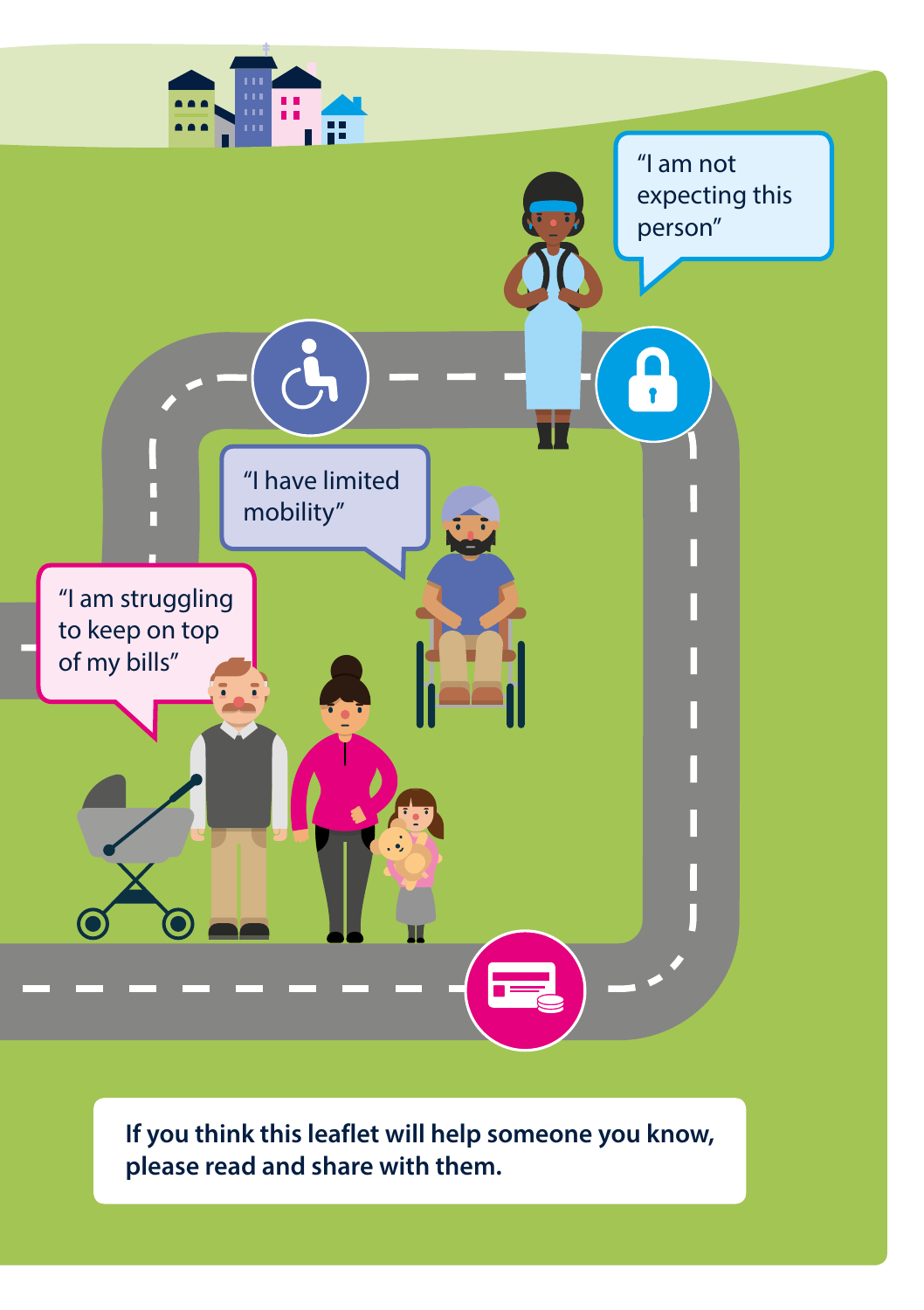## **What is the Priority Services Register?**

If you have a medical, learning or physical disability, or if you are struggling financially, the Priority Services Register can help you.

#### **What sort of help can I get?**

#### **Hands on help in an emergency**

Sometimes we may need to turn your water off. If you have a medical condition, which needs a constant supply of water, we will do our best to get water to you. Perhaps you are on dialysis or you are housebound and can't go out to get bottled water. When you fill in the priority services form please tell us about your condition and we'll do our best to help you.

#### **Braille bill, large print bill and information service**

#### **Bill reading service**

If you have trouble reading or understanding your bill.

#### **Account nominee**

If you would like a friend or relative to deal with your account or bills for you.

#### **Meter reading help**

If you can't read your meter, we can help.

#### **Other utilities**

Your energy provider will also have a Priority Services Register - don't forget to sign up to theirs.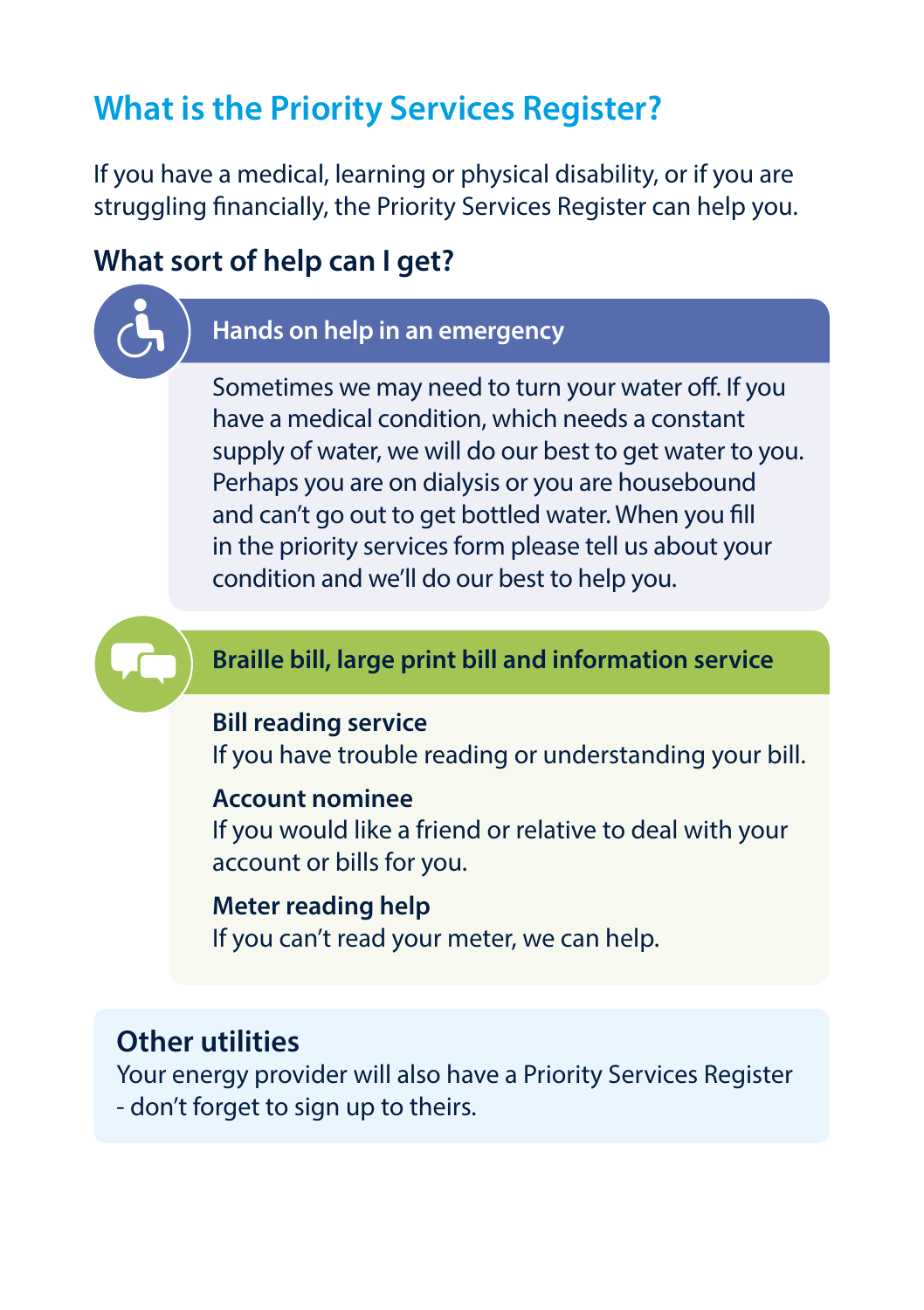## **Keeping you safe**

Our staff would normally turn up at your home with an appointment. Beware of people who may try to trick their way into your home to steal valuables and money. These are known as distraction burglaries or 'bogus callers'.

Bogus callers sometimes pretend to be from utility companies, such as electric, gas or water.

#### **Password-protection scheme**

To keep you safe we offer a password-protection scheme. You can choose a password and it will be used by all Cambridge Water's employees. Please fill out the form on the last page. If someone calls on you and doesn't tell you the password – don't let them in.

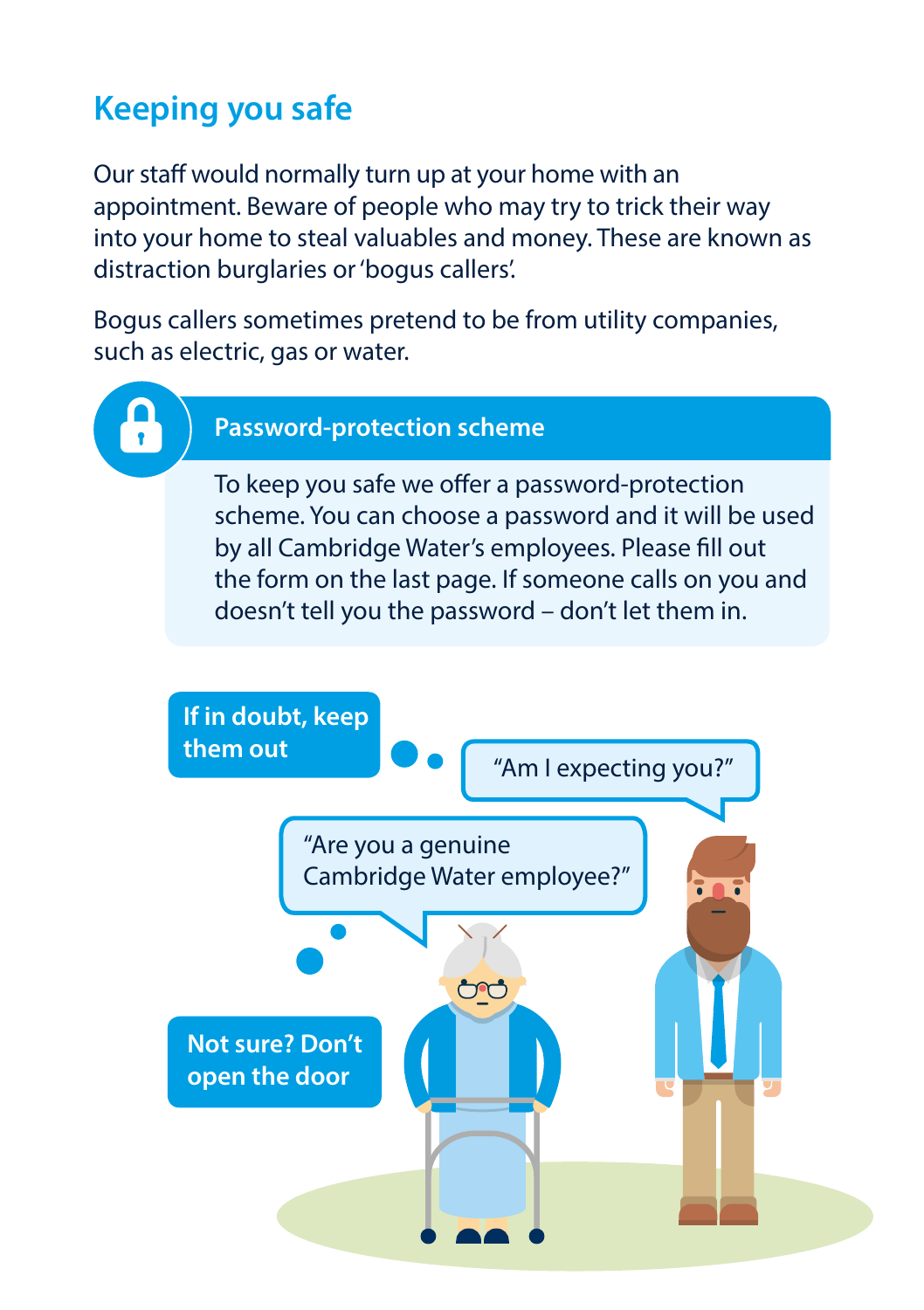## **Help with paying**

We know that finding the money to pay your bill can sometimes be difficult. If you're having trouble paying, we can help. Call us free on **0800 587 7701**.

| Easy ways to pay                                                                                                                                                                                                                                                   |
|--------------------------------------------------------------------------------------------------------------------------------------------------------------------------------------------------------------------------------------------------------------------|
| We offer lots of ways to pay:<br><b>Direct Debit</b><br>Online<br>Over the phone<br>PayPoint<br>$\bullet$<br>• Internet or phone banking<br>At a bank or Post Office<br>$\bullet$<br>• Payment slips<br>• Direct from your benefits<br>Standing order<br>$\bullet$ |
| Lower value plans<br>If you are struggling to pay your monthly payment, let<br>us know. We can work with you to find out what you can<br>afford and set up a lower value plan.                                                                                     |
| <b>Assure tariff</b><br>This is a special tariff to help customers on a low income<br>who are struggling to pay their water charges.                                                                                                                               |
| <b>WaterSure</b><br>Helps families or people with medical conditions who<br>use a lot of water and who receive certain benefits.                                                                                                                                   |
|                                                                                                                                                                                                                                                                    |
| www.cambridge-water.co.uk                                                                                                                                                                                                                                          |
| /CambsWater<br>@CambsWater                                                                                                                                                                                                                                         |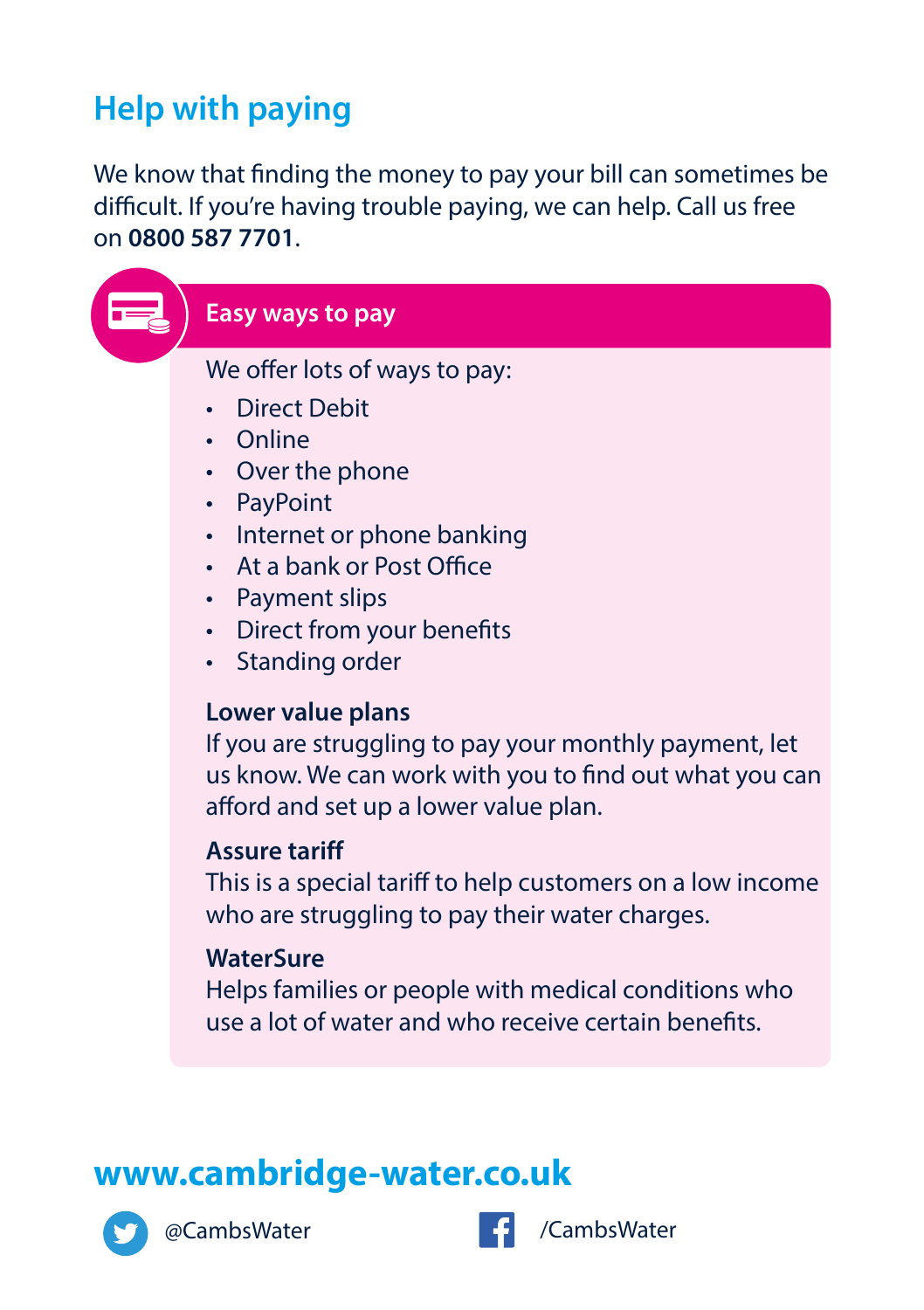## **PSR application form**

## **About you**

| Name           |           |
|----------------|-----------|
| <b>Address</b> |           |
|                |           |
|                |           |
|                | Post code |
| Tel no         |           |
| Mobile no      |           |
| Email          |           |

## **Priority Services Register**

Fill in this section if you'd like to register for the Priority Services Register:

Tell us about you and your family. Please tick the boxes, if you or anyone living with you is affected by anything in this list:

- 
- 
- 
- $\Box$  Need a constant supply  $\Box$  Needs home dialysis of water
- $\Box$  Blind or visually impaired  $\Box$  Deaf or hard of hearing  $\Box$  Speech impairment  $\Box$  Struggling with money  $\Box$  Struggling with money or debts  $\Box$  Physical disability  $\Box$  Learning difficulties
	-

If you have another problem, which isn't in this list, please tell us a bit about it: